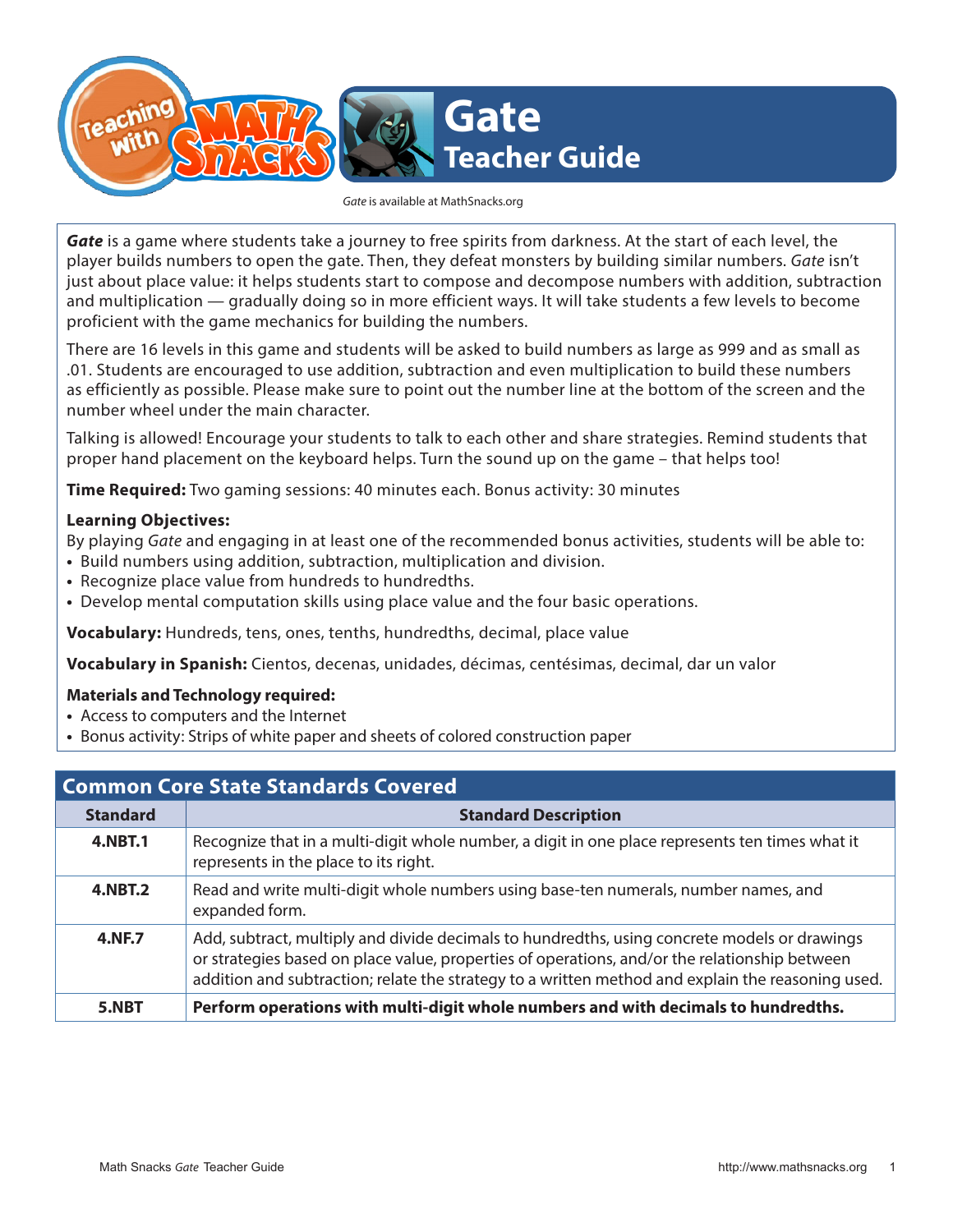## **Preliminary Preparation**

- 1. Please play the game so that you understand the game mechanics and how the math concepts are taught during gameplay. The games are a fun way for students to learn, and teachers also find them enjoyable.
- 2. Secure the proper number of computers to allow each student to play the game.
- 3. Make sure *Gate* is open on all computers before taking the class to the computer lab. This will maximize time playing the game.

### **Game Session 1 (40 minutes)**

**Note**: There is no need to TEACH number construction before going to the computer lab. It is good for the kids to have the experience with the game first. It is also important to encourage students to talk and discuss while they are playing the game. Keep the sound at a manageable level, but do not have students mute the sound.

- 1. Allow students to play the game for 15–20 minutes.
- 2. Have students pause the game, and lead a discussion with the students about the gameplay.
	- (PLEASE LIMIT DISCUSSION TO 10 MINUTES.)
	- What do you like about this game?
	- What are some things that make this game challenging?
	- What strategies have you used to make the game easier?
	- What is the best way to place your hands on the keyboard?
	- What math do you see in this game so far?
	- Did you notice the number line on the bottom of the screen and the scale under the character?
	- As you continue playing, watch how the number line and the scale change as you build the numbers.
- 3. After the discussion, allow students to continue to play the game for an additional 20 minutes.

## **Encourage students to play** *Gate* **at home.**





Gate can be played at MathSnacks.com **Canada Accord Con the level select screen**, type the "shift" and the "c" key on the keyboard to open up levels. This is helpful for students at home; they can pick up where they left off in class.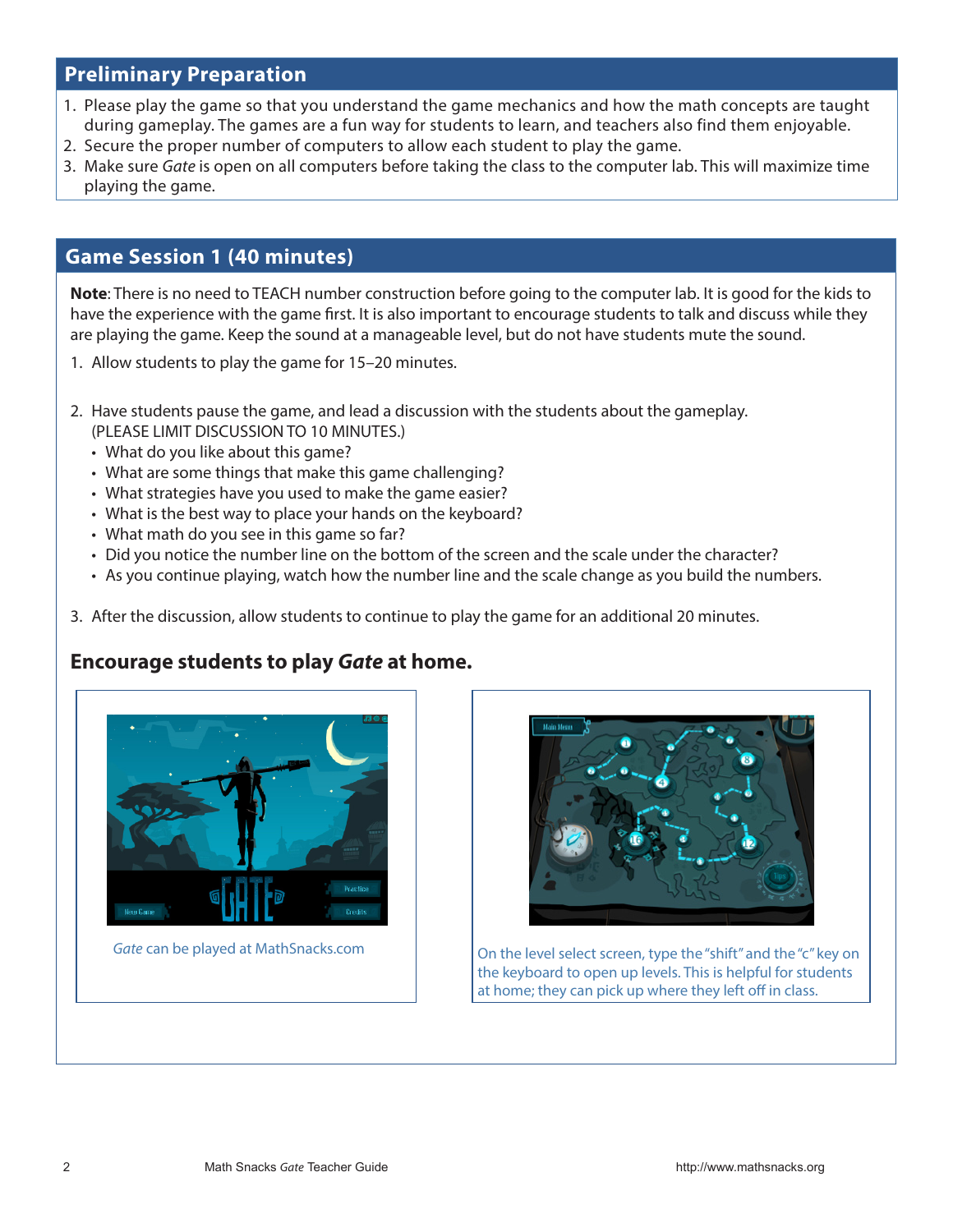### **Bonus Activity and Discussion Questions (30 minutes)**

If possible, do both bonus activities described below.

The Number Strip activity can be done as time allows. The Race activity can be done in 10-15 minutes.

#### **Supplies**

15 strips of paper that are either 10 cm or 10 in long.

1 piece of colored construction paper per group.

### **Number Strips: Create a physical representation of numbers from .01 to 100**

- 1. Divide students into groups of two or three.
- 2. Give each group at least 15 strips of paper that are approximately 10 cm or 10 inches long.
- 3. Ask students to consider one of these strips as 10 units.
- 4. Have them cut one strip into 10 equal pieces to represent 1 unit.
- 5. Have them cut one of the single units into 10 equal pieces to represent a tenth (.1).
- 6. Have them glue or tape ten of these strips together to represent 100.
- 7. Have them cut a tenth into 10 equal pieces to represent a hundredth (.01).
- 8. Display these numbers on posters in class to show a physical representation of numbers, and then use the posters in the following activity (Number Race).

#### **Number Race**

- Write a number on the board.
	- Give students one minute to come up with as many ways as possible to build the number using any of the four operations and place value.

(For example, 122 can be built using "one-100, two-10's, two-1's" or "twelve-10's and two-1's".)

- Have students explain one of their methods using their place value poster as a reference.
- Continue asking students to build different numbers as long as time allows. Be sure to include decimal numbers like 12.8, 325.19, etc.
- Have students build numbers that require multiplication by 2. (For example, 122 can be built with "61 times 2", or "six-10s, one 1, times 2") This can be done wherever it is most appropriate.
- If possible, give prizes for the following:
	- The most different ways to build the number
	- The most creative way of building the number
	- The most efficient way to build the number